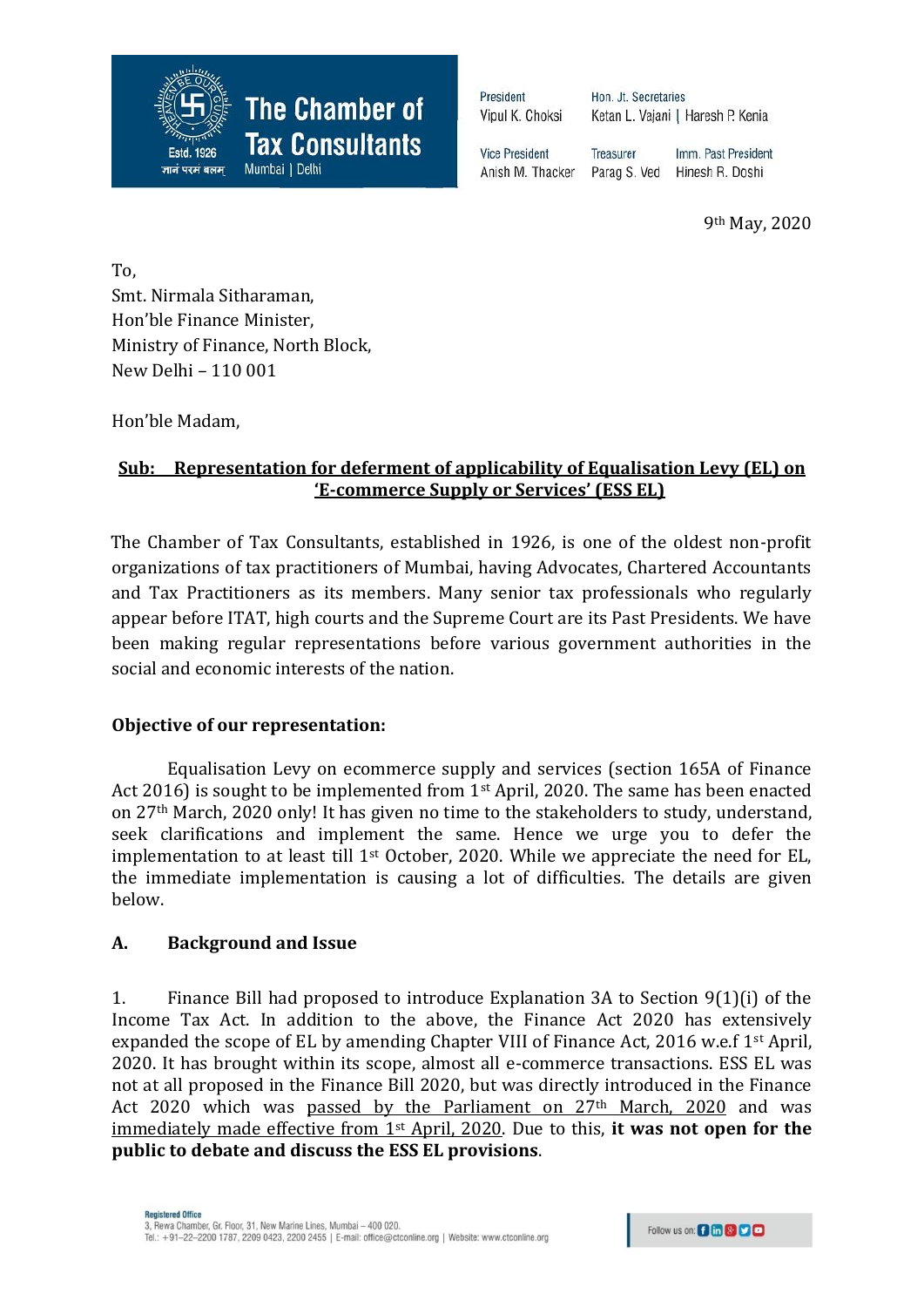

| Hon. Jt. Secretaries              |  |
|-----------------------------------|--|
| Ketan L. Vajani   Haresh P. Kenia |  |
|                                   |  |

**Vice President** Treasurer Imm. Past President Parag S. Ved Anish M. Thacker Hinesh R. Doshi

2. Further, the outbreak of Novel Corona Virus (COVID-19) across many countries of the world has caused immense loss to the lives of people. It has been termed as pandemic by the World Health Organisation and various Governments including Government of India. Lockdown has been proposed by many countries including India. It has caused disruptions in supply cycles and financial cycles. Amidst such situation when the global economy is in lockdown condition, compliance of amended EL by nonresidents is becoming very difficult.

3. Government of India has acknowledged the difficulties and announced various measures to defer applicability of various statutory provisions and compliance burden. The relaxation measures included extension of various due dates and applicability dates under Income Tax Act like TDS applicability in respect of domestic E-commerce traders, "The Direct Tax Vivad Se Vishwas Act, 2020" VSV and filing of Return of Income etc. Amidst such a situation, going ahead with the implementation of expanded EL immediately from 1 April 2020 is a big surprise to stakeholders in the world.

4. While we understand that the first payment of EL is in July, 2020, considering that it is a new levy, **there will be a lot of changes required in business models**, operations, changes in software's, etc. in case of such non-resident e-commerce operators to track the e-commerce transactions and to comply with the new provisions.

The parties also have to negotiate as to who will bear the cost of EL. Here too one fears that it is the Indian resident's payers who will have to bear the cost of EL.

### **B. Our requests**

We request for following reliefs:

### **1. Defer the new provisions of EL till 1st October, 2020**

Considering the difficulties in communicating the changes to the stakeholders, and implementing the same under the lockdown situation, **we urge that these provisions be deferred at least till 1st October, 2020**. We wish to mention that Government has given reliefs including postponement of Section 194-O- TDS provisions to domestic e-commerce traders - till 1st October, 2020.

#### **2. Give time for consultation and discussion**

India has a well settled mechanism of consultative and transparent process of formulating any policy. This has been widely appreciated. It would, therefore, be desirable that the levy is introduced after proper consultation and after ensuring that taxpayers are ready with the understanding and implementation of the levy.